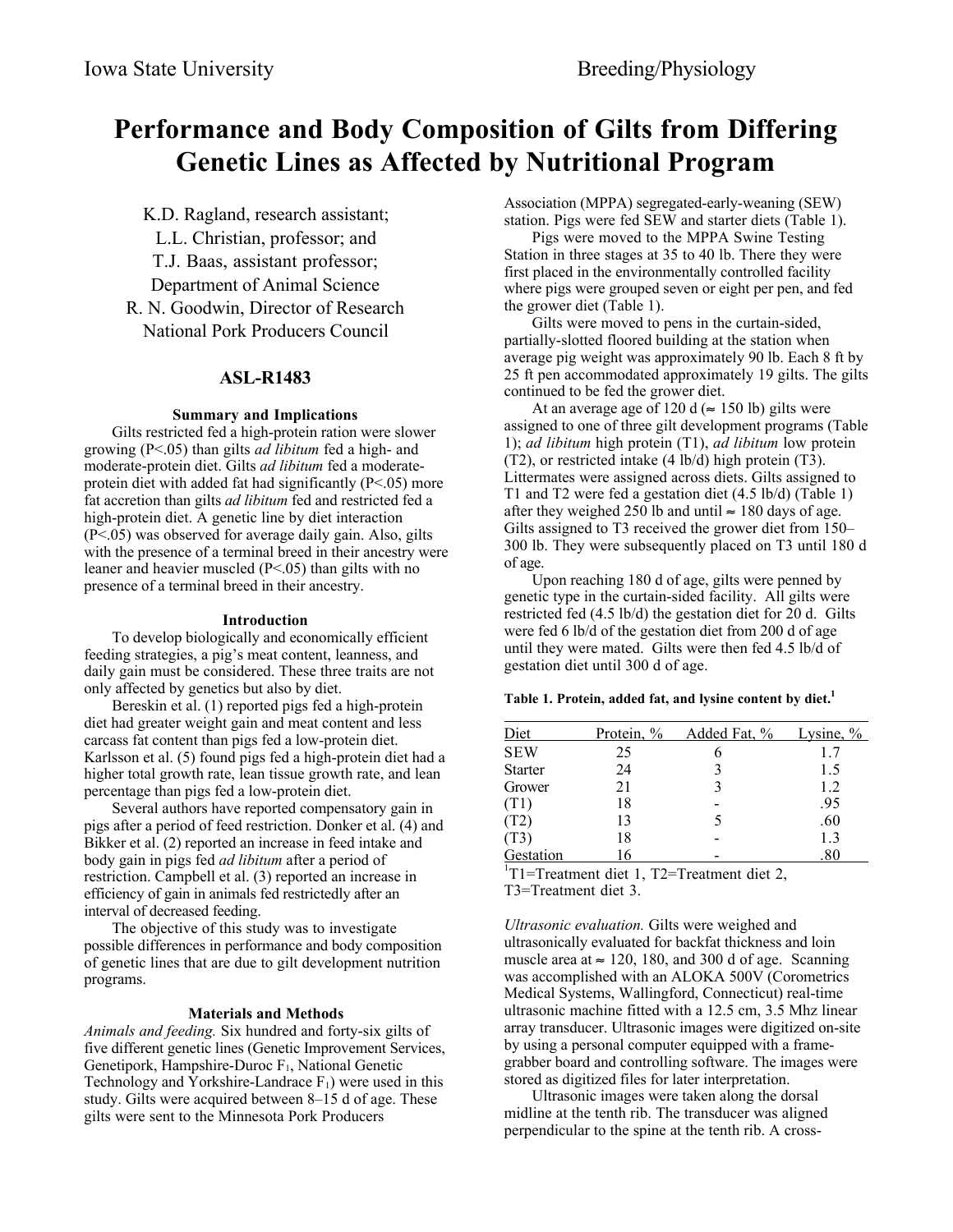# Iowa State University Breeding/Physiology

sectional image of the loin muscle and subcutaneous fat overlying the loin muscle on the right hand side of the pig at the tenth rib was acquired using a sound-emitting transducer guide that fitted the natural contour of the pig's back.

Digitized images were interpreted using Quality Evaluation and Prediction (Iowa State University, Ames, Iowa), a computer software package developed specifically to measure linear distance and area of digitized images and matriculate to a data file. BF10 was measured as the distance from the outer edge of the skin to the start of the fascia layer in the center of the *longissimus* muscle at a point approximately 2.5 in. lateral to the spine.

Average daily gain (ADG), backfat deposition rate, and loin muscle area rate (LMAR),  $\text{cm}^2/\text{d}$ , were calculated between 120 and 180 d, 180 and 300 d, and 120 and 300 d.

*Statistical analysis.* A least squares analysis of variance procedure using a general linear model (6) was used to evaluate dependent variables for sources of variation. The general model included the effects of treatment, genetic line and interaction, and the linear effect of live weight. Weight at 120 d of age was used as the linear covariate in the model for traits measured between 120 and 180 d and 120 and 300 d. Weight at 180 d of age was used as the linear covariate in the model for traits measured between 180 and 300 d. Pearson product-moment correlation coefficients were used to analyze relationships between traits on a total and residual basis.

Additionally, gilts were grouped by the presence or absence of a terminal breed (Duroc or Hampshire) in their ancestry. Gilts without any influence of a terminal breed in their background were referred to as those with no terminal line influence (NTLI). Gilts with a terminal breed in their ancestry were referred to as those with terminal line influence (TLI). A least squares analysis was used to evaluate TLI and NTLI groups for sources of variation.

#### **Results and Discussion**

Total and residual correlations are given in Table 2. Residual correlations after accounting for the effects of treatment, genetic line and interaction, and the linear effect of live weight for BF10 were .60, .62, and .47 ( $P<.01$ ) between the first and second scan period, the second and third scan period, and the first and third scan period, respectively. The corresponding correlations for LMA were .51, .49, and .45 (P<.01), respectively. Ultrasound measurements taken in adjacent periods were more highly correlated than those taken in nonadjacent periods.

Least squares means and standard errors for growth and composition traits across genetic line are given in Table 3. Significant genetic line differences (P<.01) were observed for ADG, BF10, and LMA in all three periods.

Least squares treatment means and standard errors for growth and composition changes between 120 and 180 d are given in Table 4. Significant treatment differences were observed for ADG, BFR and LMAR. Gilts allocated to T3 had the lowest ADG, BFR and LMAR; T2 gilts had the highest ADG and BFR, and T1 gilts were intermediate for ADG and BFR. No significant differences

were observed between T1 and T2 for LMAR between 120 and 180 d.

Least squares means and standard errors for growth and composition changes between 180 and 300 d are given in Table 5. Gilts in treatments 1 and 2 had significantly more fat accretion and were faster growing (P<.05) than gilts on treatment 3. No significant treatment differences were observed in LMAR between 120 and 300 d.

Least squares means and standard errors for growth and composition changes between 120 and 300 d are given in Table 6. Gilts allocated to T3 were significantly  $(P<.05)$  slower growing than T1 and T2 gilts. Additionally, T1 and T3 gilts had significantly  $(P<.05)$ less fat accretion than T2 gilts.

A line by diet interaction (P<.05) was found for ADG measured between 120 and 180 d (Figure 1). Line 4 gilts did not show as great a response to T3 as did gilts from the other four lines. Additionally, line 1 gilts did not exhibit as great a response for T1 and T2 as did gilts from the other four lines. TLI gilts significantly  $(P<.05)$ outperformed NTLI gilts for ADG between 120 and 180 d. TLI gilts had a higher ADG between 180 and 300 d and 120 and 300 d as well, but the difference was not significantly different (Figure 2).



**Figure 1. Line by diet interaction effects for average daily gain measured between 120 and 180 d of age.**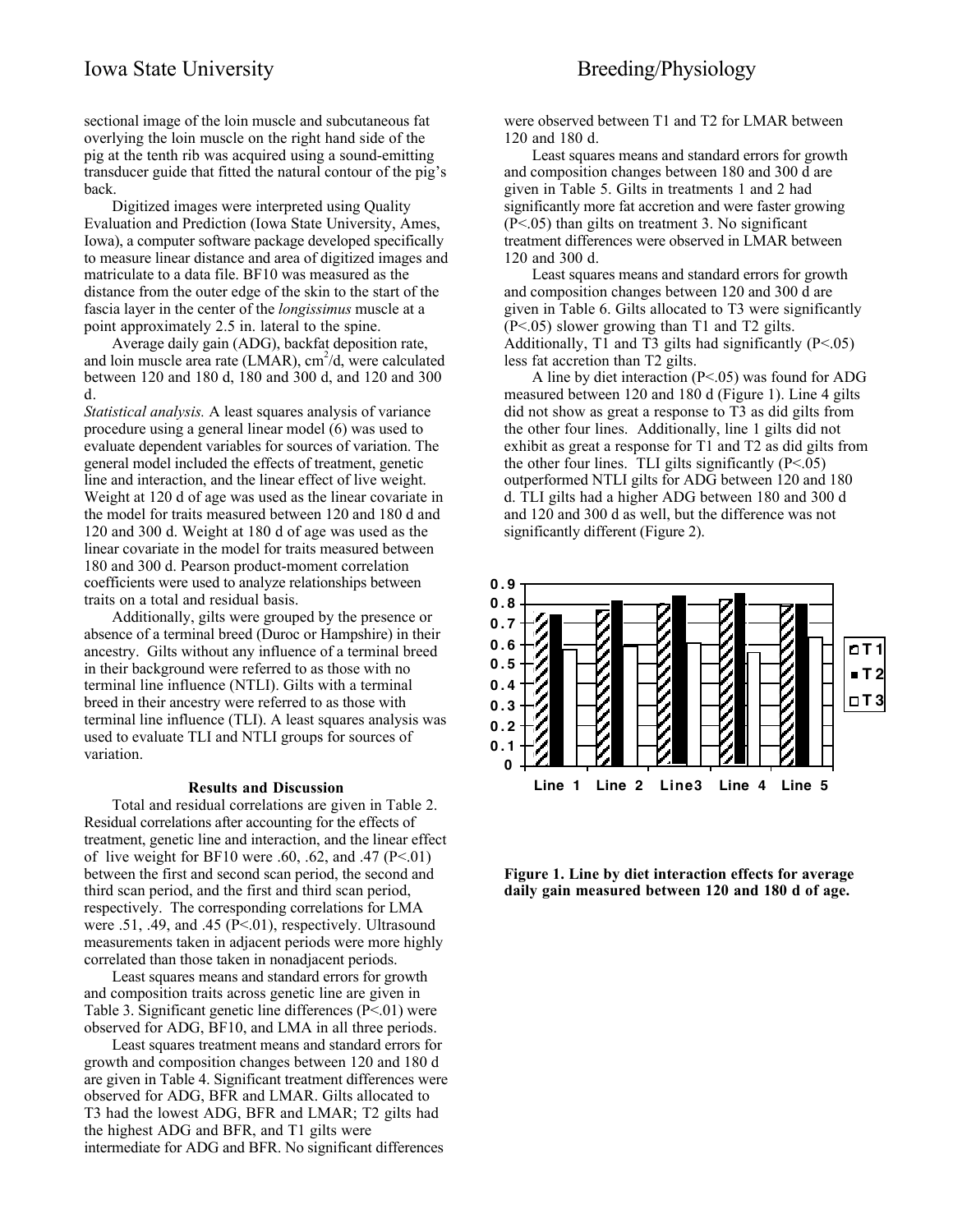

**Figure 2. Average daily gain for gilts with TLI, terminal line influence, or NTLI, no terminal line influence, measured between 120 and 180 d, 180 and 300 d, and 120 and 300 d.**

TLI gilts deposited significantly  $(P<.05)$  less fat than NTLI gilts between 180 and 300 d and 120 and 300 d. Although not significantly different, TLI pigs deposited less fat between 120 and 180 d as well (Figure 3).

 TLI gilts had significantly (P<.05) greater LMAR for all three periods (Figure 4).



**Figure 3. Rate of backfat accretion for gilts with TLI, terminal line influence, or NTLI, no terminal line influence, measured between 120 and 180 d, 180 and 300 d, and 120 and 300 d.**



**Figure 4. Rate of loin muscle deposition for gilts with TLI, terminal line influence, or NTLI, no terminal line influence, measured between 120 and 180 d, 180 and 300 d, and 120 and 300 d.**

### **Conclusions**

Gilts in T3 grew significantly  $(P<.05)$  slower than T1 and T2 gilts; however, T3 gilts did exhibit compensatory gain between 180 and 300 d. Gilts in T2 had significantly (P<.05) higher rates of fat accretion. A significant  $(P<.05)$  genetic line by diet interaction was observed for ADG between 120 and 180 d. Also, gilts with terminal line influence had significantly  $(P<.05)$ lower BFR and higher LMAR than gilts with no terminal line influence. A gilt's genetic potential for lean growth, therefore, should be considered before implementing any nutritional regime.

#### **References**

1. Bereskin, B., N.C. Steele and A.D. Mitchell. 1990. Selection line x diet interactions for two lines of pig fed 12 or 24% protein diets. *Journal of Animal Science*. 68:944.

2. Bikker, P., M.W.A. Verstegen, B. Kemp and M.W. Bosch. 1996. Performance and body composition of finishing gilts (45 to 85 kilograms) as affected by energy intake and nutrition in earlier life: I. Growth of the body and body components. *Journal of Animal Science*. 74:806.

3. Campbell, R.G., M.R. Taverner and D.M. Curic. 1983. Effects of feeding level from 20 to 45 kg on the performance and carcass composition of pigs grown to 90 kg liveweight. *Livestock Production Science*. 10:265.

4. Donker, R.A., L.A. den Hartog, E.W. Brascamp, J.W.M. Merks, G. J. Nordewier and G.A.J. Buiting. 1986. Restriction of feed intake to optimize overall performance and composition of pigs. *Livestock Production Science*. 15:353.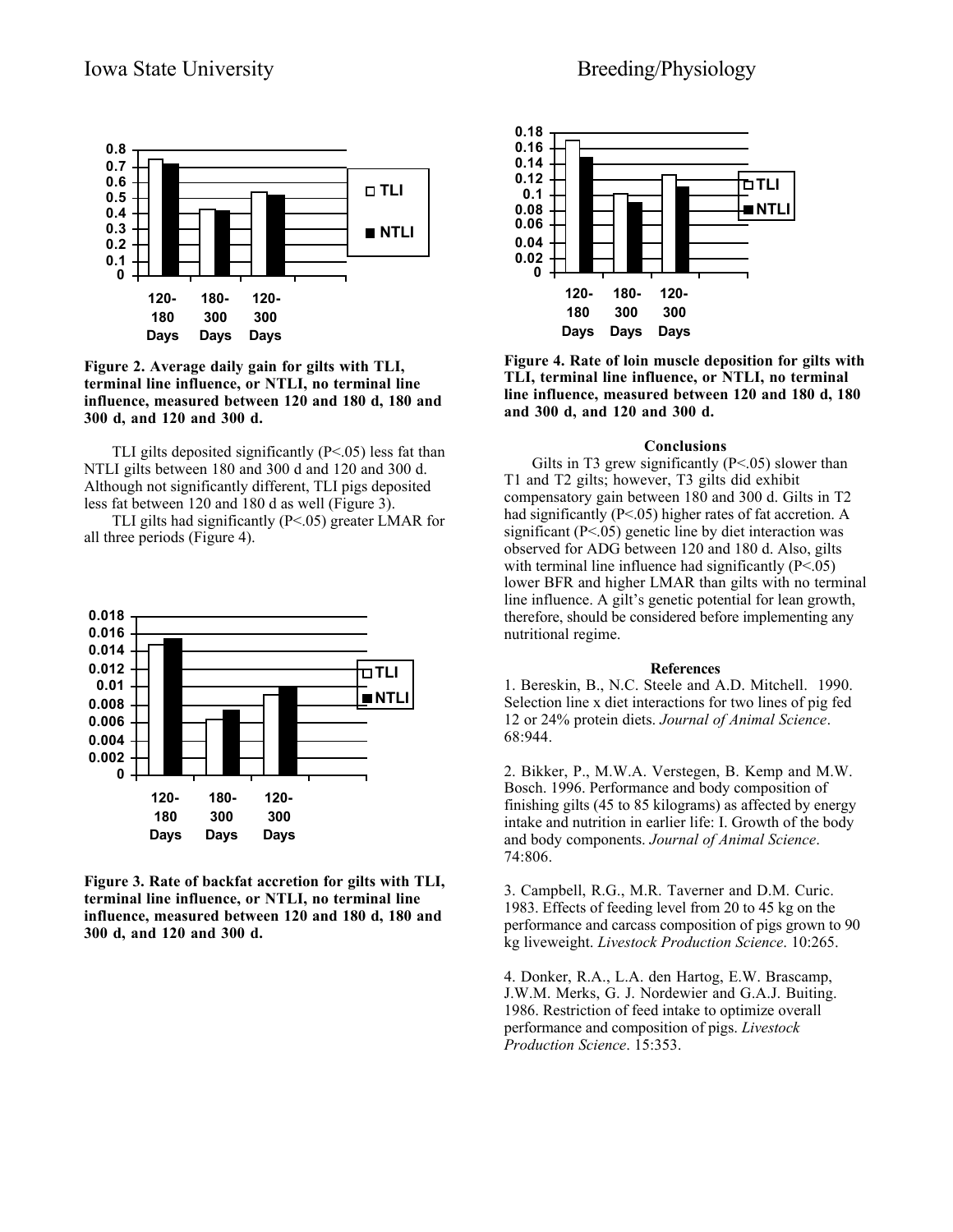5. Karlsson, A., A.C. Enfalt, B. Essen-Gustavsson, K. Lundstrom, L Rydhmer and Susanne Stern. 1993. Muscle histochemical and biochemical properties in relation to meat quality during selection for increased lean tissue growth rate in pigs. *Journal of Animal Science*. 71:930.

6. SAS Institute, Inc. 1985. SAS User's Guide: Statistics, 1985 edition. SAS Institute, Inc., Cary, NC.

# **Table 2. Total and residual correlations<sup>1</sup> between composition traits.<sup>2</sup>**

| Variable |          |          |          |          |          |          |
|----------|----------|----------|----------|----------|----------|----------|
| 1 BF1    | .00.     | 0.02     | $0.54*$  | $-0.09$  | $0.50*$  | $-0.09$  |
| 2 LMA1   | $-0.33*$ | 1.00     | $-0.07$  | $0.54*$  | $-0.15*$ | $0.41*$  |
| 3 BF2    | $0.60*$  | $-0.32*$ | 1.00     | $-0.12*$ | $0.61*$  | $-0.12*$ |
| 4 LMA2   | $-0.23*$ | $0.51*$  | $-0.32*$ | 1.00     | $-0.20*$ | $0.60*$  |
| 5 BF3    | $0.47*$  | $-0.26*$ | $0.62*$  | $-0.23*$ | 1.00     | $-0.15*$ |
| 6 LMA3   | $-0.15*$ | $0.44*$  | $-0.21*$ | $0.50*$  | $-0.16*$ | 1.00     |

Pearson correlations above the diagonal, residual correlation below the diagonal.<br><sup>2</sup> BF=10<sup>th</sup> rib backfat, LMA=loin muscle area, 1=measurements taken at 120 days of age, 2=measurements taken at 180 days of age, 3=measurements taken at 300 days of age.

\*  $P<0.01$ .

|  |  | Table 3. Least squares means and standard errors by line for performance traits. |
|--|--|----------------------------------------------------------------------------------|
|  |  |                                                                                  |

| Line   | BF1                           | LMA1                        | BF <sub>2</sub>                | LMA <sub>2</sub>            | BF3                            | LMA3                        |
|--------|-------------------------------|-----------------------------|--------------------------------|-----------------------------|--------------------------------|-----------------------------|
| Line 1 | $0.499 \pm 0.009^b$           | $3.53 \pm 0.4$ °            | $0.840 \pm 0.017$ <sup>a</sup> | $4.95 \pm 0.5$ <sup>d</sup> | $1.207 \pm .024^b$             | $6.50 \pm 0.7$ <sup>d</sup> |
| Line 2 | $0.536 \pm 0.09$ <sup>c</sup> | $3.70\pm.04^b$              | $0.952 \pm 0.17$ <sup>a</sup>  | $5.13 \pm 0.5$ °            | $1.267 \pm .024^b$             | $6.88 \pm .07^c$            |
| Line 3 | $0.554 \pm 0.09$ <sup>c</sup> | $3.92 \pm .04^{\circ}$      | $0.905 \pm 0.017$ <sup>a</sup> | $5.81 \pm 0.5^{\circ}$      | $1.238 \pm .024^{\circ}$       | $7.81 \pm .07$ <sup>a</sup> |
| Line 4 | $0.551 \pm 0.09$ <sup>c</sup> | $3.82 \pm .04^a$            | $0.964 \pm 017^{\circ}$        | $5.18 \pm 0.5$ <sup>c</sup> | $1.256 \pm .024^b$             | $6.98 \pm .07$ °            |
| Line 5 | $0.464 \pm 0.09$ <sup>a</sup> | $3.91 \pm 0.4$ <sup>a</sup> | $0.777 + 0.17a$                | $5.61 \pm 0.5^{b}$          | $1.022 \pm 0.24$ <sup>aa</sup> | $7.35 \pm 0.7^{b}$          |

<sup>1</sup> BF=10<sup>th</sup> rib backfat, LMA=loin muscle area, 1=measurements taken at 120 days of age, 2=measurements taken at 180 days of age, 3=measurements taken at 300 days of age.

Means with the same letter are not significantly different (P<0.05).

 $a, b, c$  Pdiff (6) used for significance testing.

# **Table 4. Least squares means and standard errors by treatment for performance changes between 120 and 180 days of age.<sup>1</sup>**

| Treatment <sup>4</sup> | ADG. lb/d                  | $BFR$ , in./d                       | LMAR. in. $\frac{2}{d}$           |
|------------------------|----------------------------|-------------------------------------|-----------------------------------|
| TT1                    | $1.732 \pm .015^{\circ}$   | $0.006492 \pm 0.00168$ <sup>o</sup> | $0.02702 \pm 0.0057$ <sup>a</sup> |
| T <sub>2</sub>         | $1.794 \pm 0.015^{\circ}$  | $0.008012 \pm 0.00171^{\circ}$      | $0.02649 \pm 0.0058$ <sup>a</sup> |
| ጥን                     | .300 $\pm$ .015 $^{\circ}$ | $0.003230 \pm 0.00172^{\circ}$      | $0.02195 \pm 0.0059$              |
| $\sqrt{2}$             | P P P P 1 10.000           |                                     |                                   |

<sup>1</sup> ADG=average daily gain, BFR=backfat rate of accretion, LMA=loin muscle area deposition rate<br><sup>2</sup> T1=cd libitum bigh protein diet. T2=cd libitum low protein diet. T3=restricted intake (4 lb/d)

T1=*ad libitum* high protein diet, T2=*ad libitum* low protein diet, T3=restricted intake (4 lb/d) high protein diet.

Means with the same letter are not significantly different (P<0.05).

 $a, b, c$  Pdiff (6) used for significance testing.